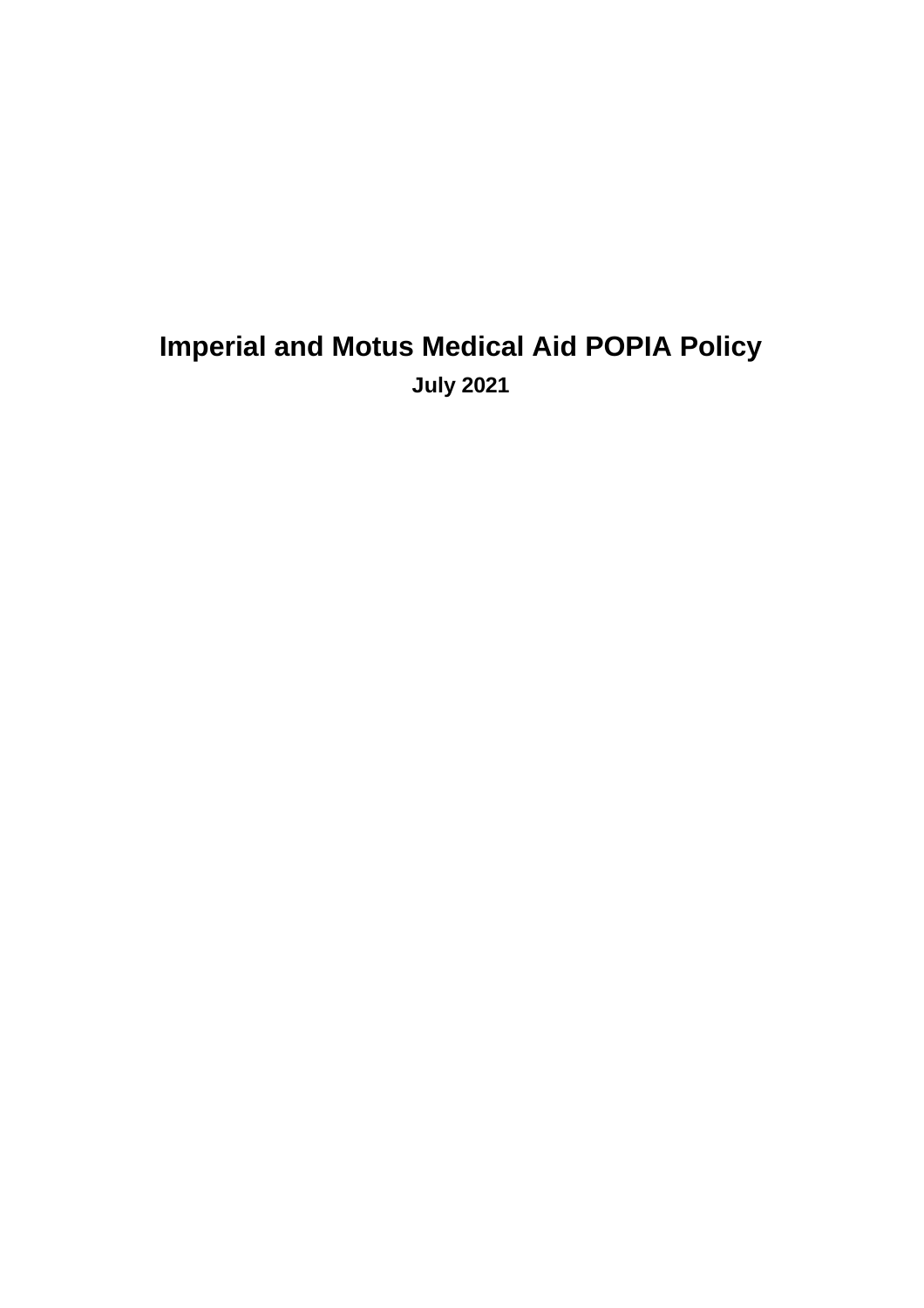# **Table of Contents**

| 2.                   |                                                                      |  |
|----------------------|----------------------------------------------------------------------|--|
| 3.                   |                                                                      |  |
| 3.1.                 |                                                                      |  |
| 3.2.                 |                                                                      |  |
| 3.3.                 |                                                                      |  |
| 3.4.                 |                                                                      |  |
| 4.                   |                                                                      |  |
| 4.1.                 |                                                                      |  |
| 4.2.                 |                                                                      |  |
| 4.3.                 |                                                                      |  |
| 4.4.                 | Safeguarding Stakeholders' Personal Information  5                   |  |
| 4.5.                 |                                                                      |  |
| 5.                   | Retention & Confidentiality of Documents, Information and Electronic |  |
| 5.1.                 |                                                                      |  |
| 6.<br>7.<br>8.<br>9. |                                                                      |  |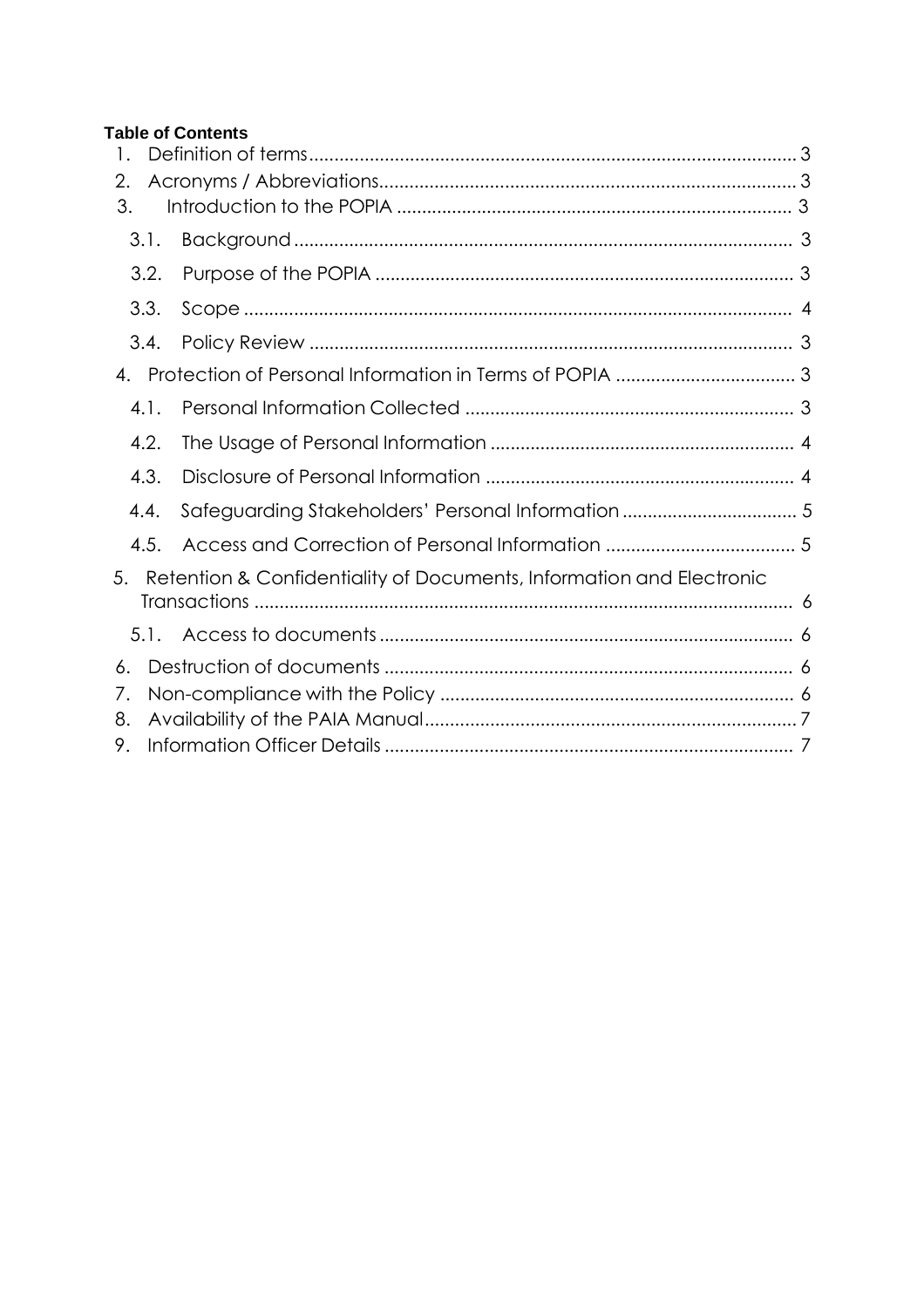# **1. DEFINITION OF TERMS**

Personal Information - Information relating to an identifiable, living, natural person, and where it is applicable, an identifiable, existing juristic person.

## **2. ACRONYMS / ABBREVIATIONS**

PAIA – Promotion of Access to Information Act 2 of 2000 POPIA – Protection of Personal Information Act 4 of 2013

# **3. INTRODUCTION TO THE POPIA POLICY**

#### **3.1. BACKGROUND**

Imperial and Motus Medical Aid is registered in terms of the Medical Schemes Act to provide healthcare cover for its members and their dependants.

Imperial Motus Med is obligated to comply with the Protection of Personal Information Act 4 of 2013 (POPIA). POPIA requires Imperial Motus Med to inform its beneficiaries as to how their personal information is used, disclosed and destroyed.

Imperial Motus Med guarantees its commitment to protecting its beneficiaries and other stakeholders' privacy and ensuring that their personal information is used appropriately, transparently, securely and under applicable laws.

## **3.2. PURPOSE OF THE POPIA POLICY**

The Policy sets out how the Scheme deals with its members' personal information and stipulates the purpose for which such personal information is used. The Policy is made available on the Scheme's website (www.imperialmotusmed.co.za). It is also available by request from the offices of the Scheme.

## **3.3. POLICY REVIEW**

The Policy will be reviewed annually by the Board of Trustees of the scheme. In addition, interim changes may be made from time to time were appropriate.

## **4. PROTECTION OF PERSONAL INFORMATION IN TERMS OF POPIA**

## **4.1. PERSONAL INFORMATION COLLECTED**

Section 9 of POPIA states that "Personal Information may only be processed if, given the purpose for which it is processed, it is adequate, relevant and not excessive."

Imperial Motus Med collects, and processes personal information received from its beneficiaries using its administrator as well as information of other stakeholders. The type of information will depend on the need for which it is collected and will be processed for that purpose only. Whenever possible, Imperial Motus Med, through its administrator, will inform the members as to the information required and the information deemed optional.

#### **4.2. THE USAGE OF PERSONAL INFORMATION**

Personal Information will only be used for the purpose for which it was collected and as agreed.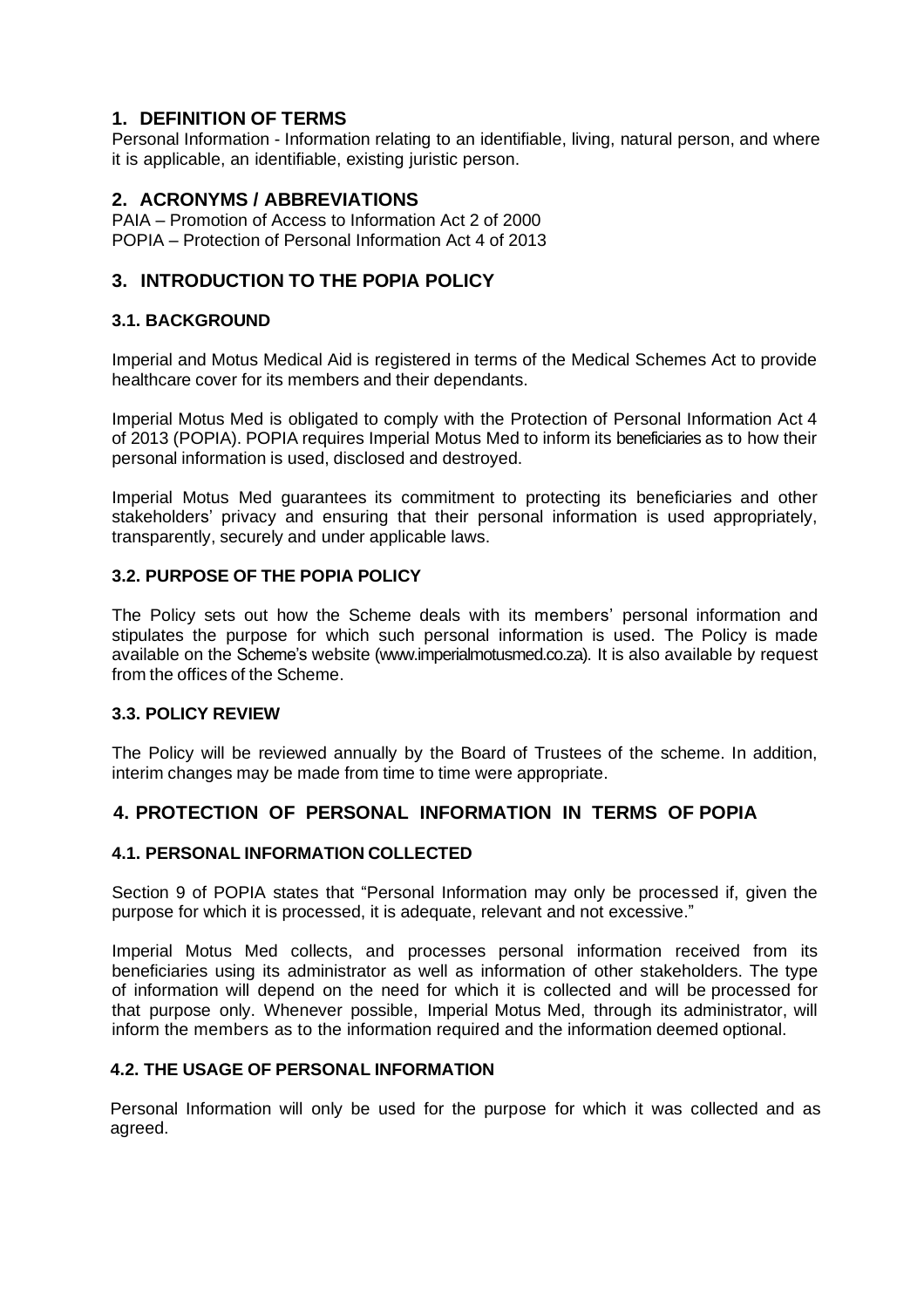This may include:

- Providing services to members and carrying out the transactions requested;
- For sharing with other third parties, if necessary;
- Processing applications for Scheme benefits;
- Processing medical claims for payment;
- Confirming, verifying and updating members' details;
- For the detection and prevention of fraud, crime, money laundering;
- For audit and record-keeping purposes;
- Providing communication in respect of Imperial Motus Med and regulatory matters that may affect members; and
- In connection with and to comply with legal and regulatory requirements, or when it is otherwise allowed by law.

According to section 10 of POPIA, personal information may only be processed if certain conditions, listed below, are met along with supporting information for the processing of personal information:

- The member consents to the processing: consent is obtained from members during the application stage for membership;
- Processing complies with an obligation imposed by the Medical Schemes' Act, as well as other related legislation; and
- Processing protects the legitimate interest of the member.

## **4.3. DISCLOSURE OF PERSONAL INFORMATION**

Imperial Motus Med may disclose a member's personal information to any of its third- party service providers, including its administrators who have agreements in place to ensure compliance with confidentiality and privacy conditions.

Imperial Motus Med and its administrators may also share personal information with and obtain information about members from third parties for the reasons already discussed above.

Imperial Motus Med may also disclose a member's information where it has a duty or a right to disclose in terms of applicable legislation, the law, or where it may be deemed necessary to protect its rights.

## **4.4. SAFEGUARDING MEMBERS' PERSONAL INFORMATION**

POPIA requires Imperial Motus Med to adequately protect personal information. Imperial Motus Med continuously reviews its security controls and processes to ensure that personal information is secure and that its operators comply with POPIA.

The following procedures are in place to protect personal information:

- (i) Imperial Motus Med's Information Officer is Mr. Johan van der Walt whose details are available below and who is responsible for the compliance with the conditions of the lawful processing of personal information and other provisions of POPIA;
- (ii) This Policy has been put in place throughout the Scheme and its operators are trained on this Policy and POPIA;
- (iii) All electronic files or data are backed up by Imperial Motus Med's operators**,** who are also responsible for system security that protects third party access and physical threats; and
- (iv) The policies and procedures of Imperial Motus Med's operators cover the following:
	- Physical security;
	- Computer and network security;
	- Access to personal information;
	- Secure communications;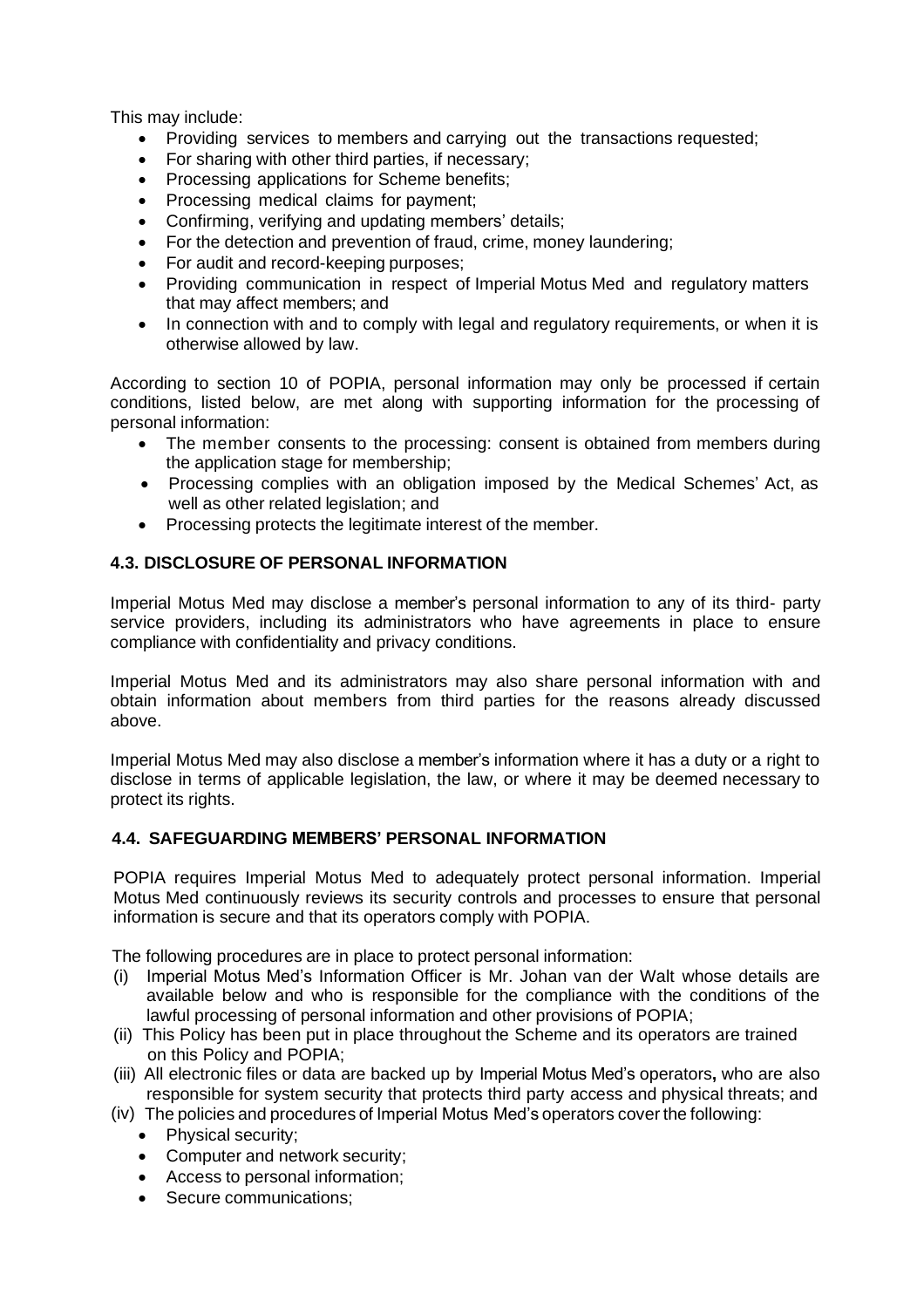- Security in contracting out activities or functions;
- Retention and disposal of information;
- Acceptable usage of personal information;
- Governance and regulatory issues;
- Monitoring access and usage of private information; and
- Investigating and reacting to security incidents.

Consent to process member information is obtained from members (or a person who has been given authorisation from the member to provide the member's personal information) during the application stage of membership.

# **4.5. ACCESS AND CORRECTION OF PERSONAL INFORMATION**

- (i) Members have the right to access the personal information Imperial Motus Med holds about them;
- (ii) Members also have the right to ask Imperial Motus Med and its operators to update, correct or delete their personal information on reasonable grounds;
- (iii) Once a member objects to the processing of their personal information, Imperial Motus Med or its operators may no longer process said personal information; and
- (iv) Imperial Motus Med and its operators will take all reasonable steps to confirm Members' identity before providing details of their personal information or making changes to their personal information.

## **5. RETENTION & CONFIDENTIALITY OF DOCUMENTS, INFORMATION AND ELECTRONIC TRANSACTIONS**

- (i) All personal information is dealt with in the strictest confidence and may only be disclosed in the following circumstances:
	- where disclosure is under compulsion of law;
	- where there is a duty to the public to disclose; and
	- where the interests of Imperial Motus Med or its operators require disclosure.
- (ii) Disclosure to 3rd parties:

All employees of  $3<sup>rd</sup>$  parties have a duty of confidentiality concerning Imperial Motus Med and its members. In addition to the provisions of the clauses above, the following are also applicable:

- Information on members: Our members' right to confidentiality is protected in the Constitution and terms of legislation. Information may be given to a 3rd party if the member has consented in writing to that person receiving the information;
- Requests for Imperial Motus Med information: These are dealt with in terms of PAIA, which gives effect to the constitutional right of access to information held by the State or any person (natural and juristic) that is required for the exercise or protection of rights. Imperial Motus Med may, however, refuse access to records if disclosure would constitute an action for breach of the duty of secrecy owed to a third party.

In terms hereof, requests must be made in writing on the prescribed form to the Information Officer in terms of PAIA. The requesting party has to state the reason for wanting the information and has to pay a prescribed fee.

Imperial Motus Med's combined PAIA & POPIA manual, which contains the prescribed forms and details of prescribed fees, is available on the website www.imperialmotusmed.co.za.